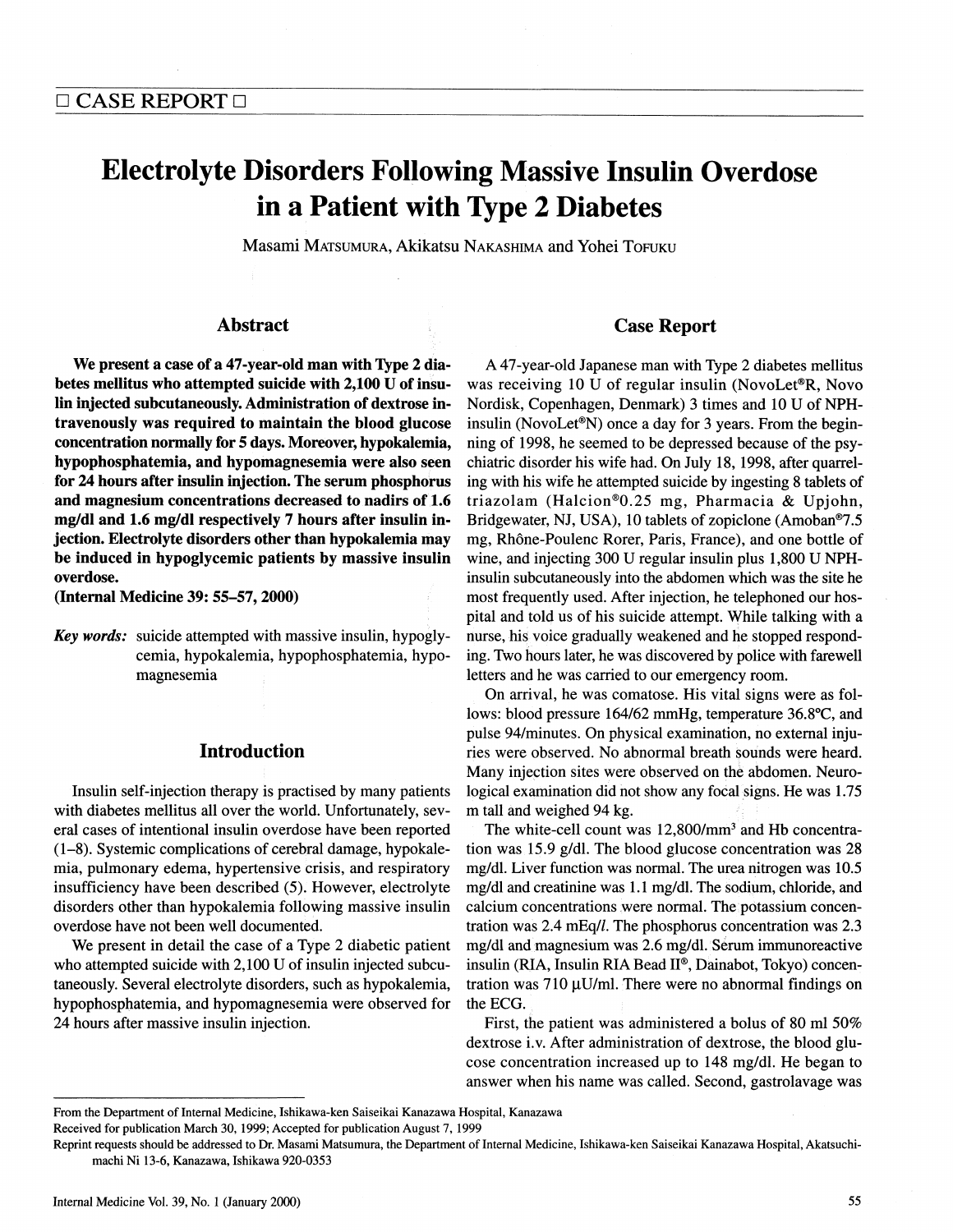done. He was treated basically with 50% of dextrose solution<br>and potassium chloride via a central-venous catheter. Glucagon was also injected intramuscularly twice during the 24 hours period after admission. A dose of 6.6 mg/kg/min of dextrose was required to maintain the blood glucose concentration between 100 and 200 mg/dl for 24 hours after admission (Fig. 1). The measurement of serum insulin concentrations showed two peaks. The first peak of serum insulin concentration was 1,180  $\mu$ U/ml observed approximately 5 hours after insulin injection. The second peak was 490  $\mu$ U/ml observed 11 hours after injection. The serum potassium concentrations increased to lownormal levels with potassium chloride supplementation. The serum calcium concentration remained normal. However, the serum phosphorus and magnesium concentrations decreased to nadirs of 1.6 mg/dl and 1.6 mg/dl respectively 7 hours after insulin injection (Fig. 1). The next day, the serum phosphorus and magnesium concentrations increased to low-normal levels without supplementation. The patient awoke completely and resumed intake of foods. However, dextrose infusion was required for 5 days to prevent hypoglycemia. After 7 days, NPHinsulin was reinstituted. No brain damage was evident on brain insulin was reinstituted. No brain damagewas evident on brain

computed-tomography or neurological examination. The pa-

### $\overline{D}$  is equal to  $\overline{D}$

The absorption rate of insulin depends on the physical state of insulin, injection volume, insulin concentration, blood flow, and presence or absence of degradation at the injection site  $(9)$ . In our case, the serum insulin concentrations showed two peaks. Moreover, dextrose infusion was required to maintain the blood glucose concentration normally for 5 days. Injection of regular and NPH-insulin might make two peaks in serum insulin concentrations. Samuels and Eckel (6) reported a case of delayed absorption of subcutaneous insulin in a patient who self-administered 2,500 U of NPH-insulin. Their case also required dextrose infusion for 6 days. The injection dose may relate to the time of absorption. Stapczynski and Haskell (10) showed a significant relation between the amount of insulin taken as a single overdose and the total time of i.v. dextrose treatment needed until resolution of the hypoglycemic effects. Moreover, delayed absorption of subcutaneous insulin from Moreover, delayed absorption of subcutaneous insulin from



Figure 1. Top: Serum concentration of immunoreactive insulin  $(IRI, \mu U/ml)$ , blood glucose (mg/dl), and glucose infusion rate (mg/kg/min) required to maintain normal blood glucose during 120 hours after injection with suicidal intent of an insulin overdose of 2.100 U. Bottom: Serum potassium (mEq(l), phosphorus (mg/dl), and magnesium (mg/dl) concentrations within 120 hours ofter injection of insulin overdose of 2,100 U. Bottom:  $\frac{1}{2}$ hours after injection of insulin overdose of 2,100 U.